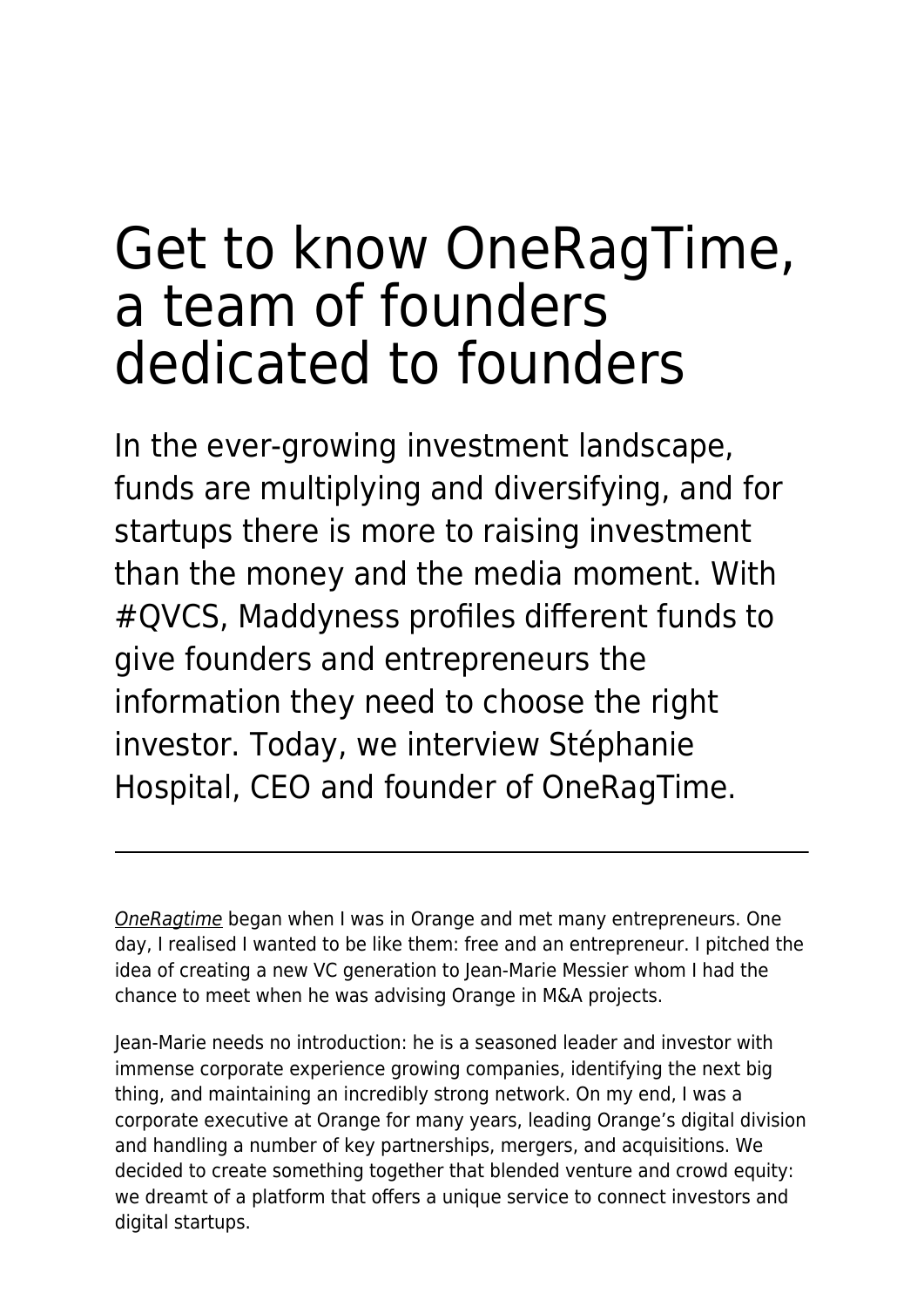So many people funding startups want to contribute financially but lack the access point to the entrepreneurs themselves, which means few business angels are able to get in the door on great projects. We built OneRagtime to address this issue: we are a next-generation venture capital firm that's techfirst, values-driven, and community-centric.

Five years later, we have an international team of over 30 people, operate two offices (Barcelona and Paris), and now represent more than 250 investors, many of whom are direct sponsors of the structure such as Patrick Sayer and Philippe Bourguignon (former CEO of Club Med, EuroDisney) and Philippe Carle and many more amazing investors.

We count among our investors some of the boldest and most seasoned managerial minds in Europe, and because of our community-based model, our portfolio entrepreneurs benefit from their direct guidance and expertise. Our network is key: our investors are highly qualified and have access to the deal flow through our website and app. Investors can get involved in three ways:

- 1. By investing in all of our projects at once
- 2. By choosing the individual startups and markets they want to invest in based on their own personal interest
- 3. By investing in Rhapsody, our dedicated fund operating with vintages or Paragon, our new continuity & growth stage fund. Whichever route they choose, investors contribute tickets starting from €100K.

We've also built out an incredible tech team internally. We've internalised our technology and built the platform in-house: this allows us to customise it to our own needs, which leads to exciting developments like internal data analysis that supports our teams and investors in making the best, most informed decisions possible.

In addition to traditional sourcing methods, we scale our sourcing though our investor community and technology. Indeed, we activate our community of investors that share some of their qualified deal flow. We also use our technology to scout and pre-qualify companies across Europe using various data sources and algorithms.

Finally, we take due diligence very seriously: we do all our own tech, finance, legal, and intellectual property audits in order to ensure that each investment is a stellar one.

At the end of Q1 2022, our portfolio is over 35 companies big. We estimate a return on investment between 5-7 years, with a multiple ranging from 3-5x the initial investment. Our first exits include Glose that was acquired by Medium or Zenly in which we invested at the very beginning of OneRagtime as small business angels that was acquired by Snapchat.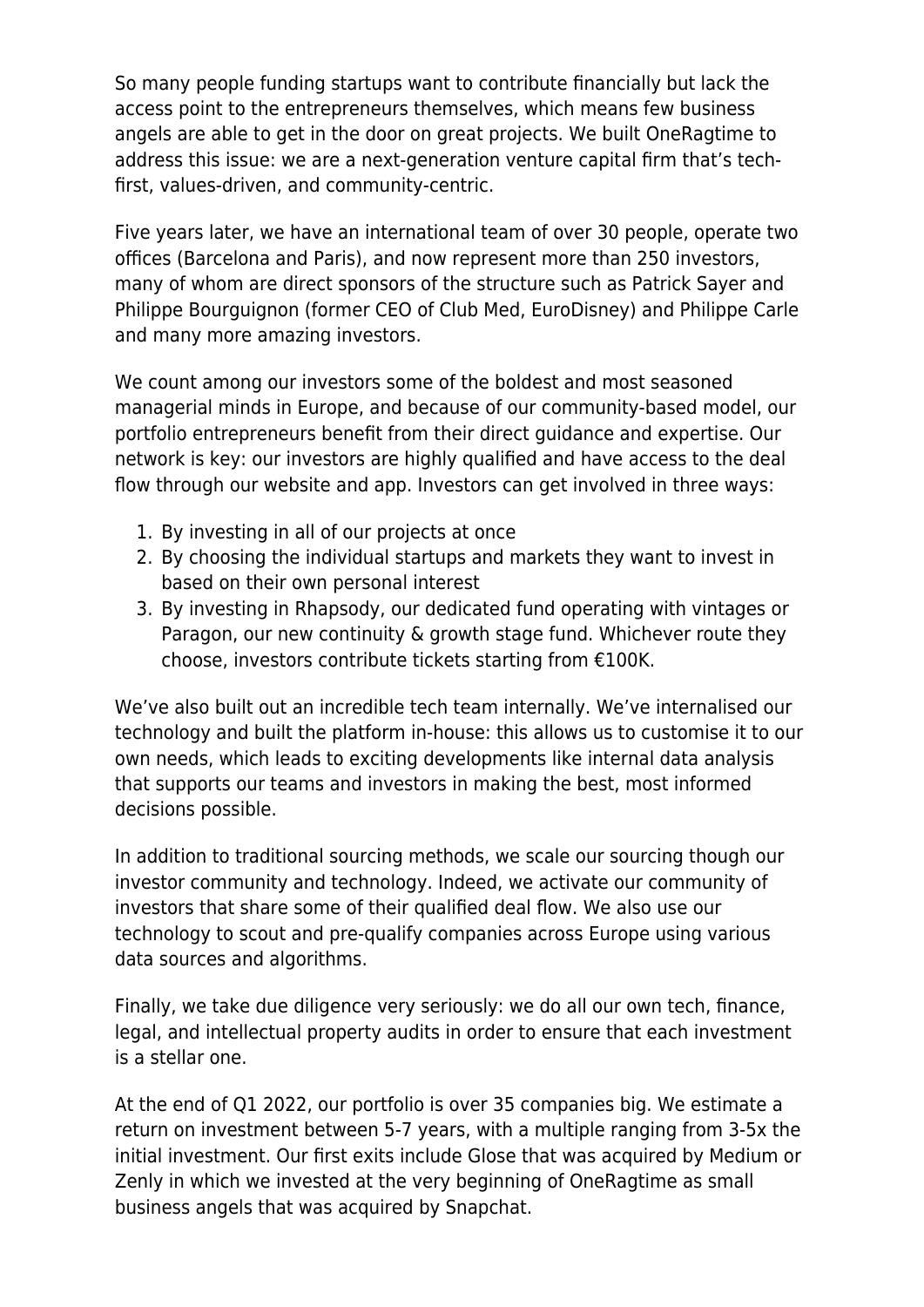We also are the proud seed investors of high growth companies such as Jellysmack which became a unicorn through a large fundraising led by Softbank in 2021 or Homa Games that recently closed a round led by Northzone to give a few examples. And recently we had our first large exit with our seeded company +Simple LBO with KKR, Eurazeo and Tikehau. And I only see us growing even more in the coming years.

## Which industries are you working in?

At OneRagtime, we have several investment themes that correspond to current market trends.

Content, communication and gaming: digital media, social content, gaming and influencers are some of the subjects that we focus on

IA, software and data: the largest category of investment that we have which gathers companies artificial intelligence to disrupt traditional sectors.We invest in artificial intelligence, machine learning and data technologies applied to health, mobility, telecom, lead generation, cybersecurity or environment among other

Fintech and insurtech: companies with a focus on the financial and insurance sectors as well as regtech companies developing the enablers of new usages

We focus on scalable software companies that have proprietary deep tech or tech enabled products and that address the market with short sales cycles, B2C or B2B2C models are our main focus. However, the human aspect is a determining factor in our investment choices. We are most intrigued by entrepreneurs with a strong vision of their market, a desire to revolutionise their sector, or a sense of urgency in bringing key innovation to change an ecosystem.

That's why, even if we focus on these set sectors, we are always interested in other arenas and facilitate the development and growth of ambitious entrepreneurs across a wide range of industries. We love atypical funders; climate hydrologists, musicians, professional athletes, and so on.

## What do you look for in a founder?

We look for highly resilient, adaptable founders with a deep, comprehensive understanding of their specific market needs and challenges.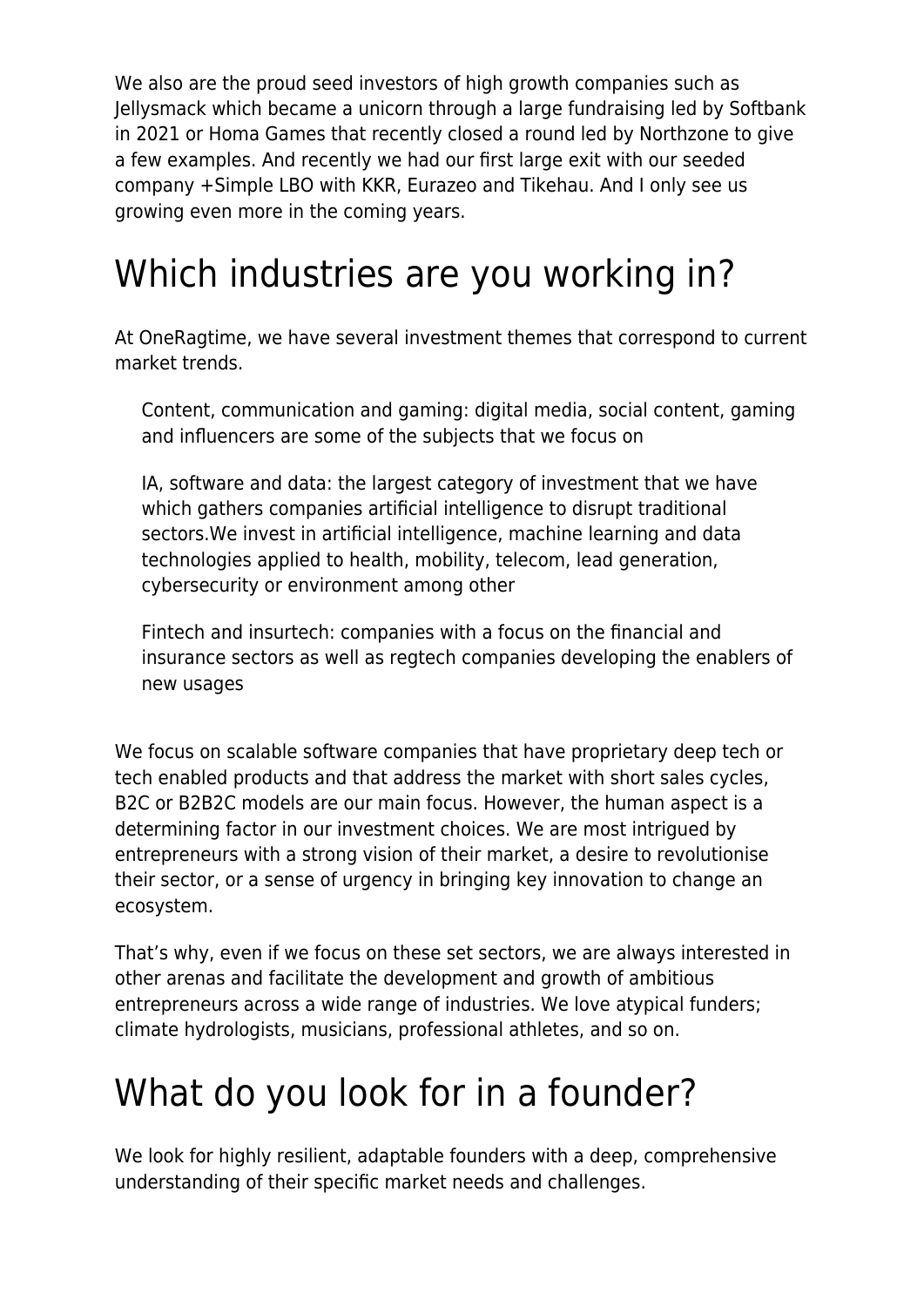We also look for founders who bring together complementary teams: leaders who prioritise building teams with well-rounded, wide-ranging expertise, experience, backgrounds, and perspectives.

> This is critical to us: we want founders with the foresight to build diversity of perspective into the foundation of their team and company, and we find that the best tech often does come from founders who prioritise strong leadership just as much as they do top tier product development.

As Ben Horowitz is saying in his book The Hard Things about Hard Things: "founders never quit!".

#### Can you talk about your current portfolio?

Our portfolio is expansive and quickly growing. In just five years since our founding, we have invested in 35 startups, had three exits – including one partial exit – and are on track to continue growing.

We invest in startups across industries: health, climate, legal, ecommerce, insurtech, cybersecurity, gaming, B2B, B2C, B2B2C – the list goes on. All of our portfolio companies share a proven commitment to strong foundational teams and developing software-based products that are powered by a differentiating technological asset.

A few examples of our portfolio at present: *[JellySmack](https://jellysmack.com/)*, the influencer marketing and management company that became a unicorn earlier this year and is a global leader in the creator's economy.  $\pm$  Simple, an insurance venture that supports companies with custom-tailored insurance solutions. [Homa](https://www.homagames.com/) [Games](https://www.homagames.com/), which recently announced a groundbreaking \$50M USD Series A and is on track to become one of the world's leading games publishers.

[Mayane Labs](https://www.mayanelabs.com/), a hydrologist-led climate tech venture that analyses the environmental heritage and value of any given territory in order to maximise the potential for accurately sustainable building; and Ekie, a legaltech company that facilitates easy and affordable access to legal counsel across a number of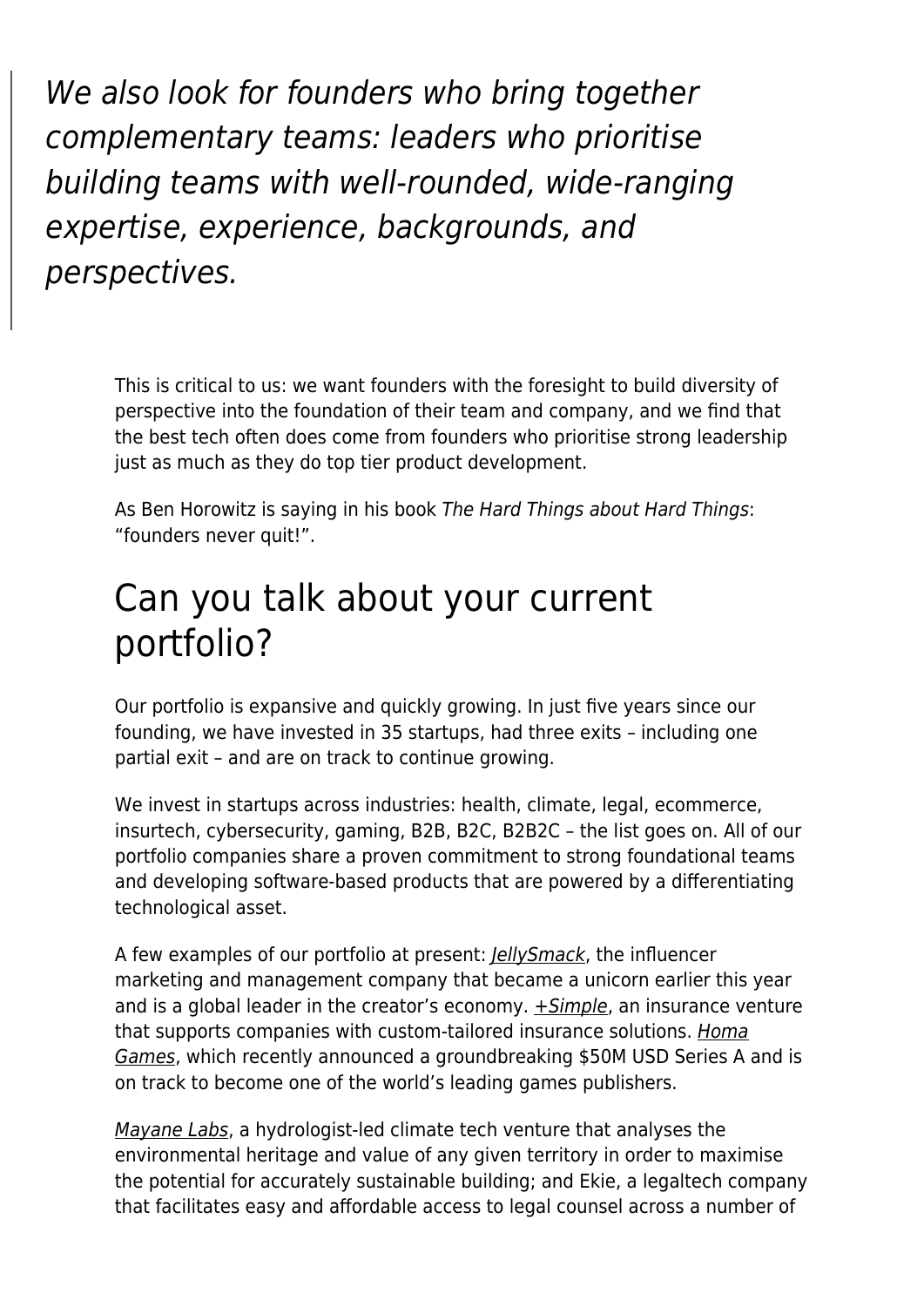legislative jurisdictions. We also love impact companies like Make.org or Studytracks.

## How has COVID-19 changed the way you operate?

At the heart of it all, our business is about people: our work is rooted in identifying talent who can develop solutions that meet peoples' needs.

On an operational level, COVID impacted us in a similar way it did businesses across industries: we had to adapt our communication model from in-person to virtual, reimagine how we connect with our stakeholders, and seek out new ways to source business in a sector – venture capital – that is historically and traditionally dependent on consistent, meaningful in-person networking and relationship-building.

All this having been said, we actually found that the pandemic increased our capacity to reach an even wider range of founders, investors, and others in the tech ecosystem. Because we were meeting with entrepreneurs virtually, the online format allowed for us to speak with even more geographically diverse founders and discover opportunities in locations beyond the usual big cities and capitals.

We also had to adapt our methods of evaluating founding teams; virtual meetings necessitated more and more reference calls on founders, for example, since we could not meet with them directly in-person.

These changes are reflected in our portfolio, which more and more includes investments in ventures based in cities besides Paris, London, and Barcelona. We are increasingly reaching visionary entrepreneurs building exceptional products out of cities like Lyon, Marseille, Rennes, and other locations. The crisis changed our perception of distance, and we can now much more seamlessly connect with founders outside of our home base regions.

## What does the future look like?

Things are about to look quite different. Right now, we are witnessing a steep and rapid rise in development of new businesses in response to the myriad new usages stemming from the global crisis. We're seeing investors with more money, which results in bigger investment rounds at earlier stages. It's critical to pay attention to value creation: as any savvy investor knows, with fast growth comes the distinct possibility for a decrease just as acute, which means that the investment vetting process has to be more rigorous than ever.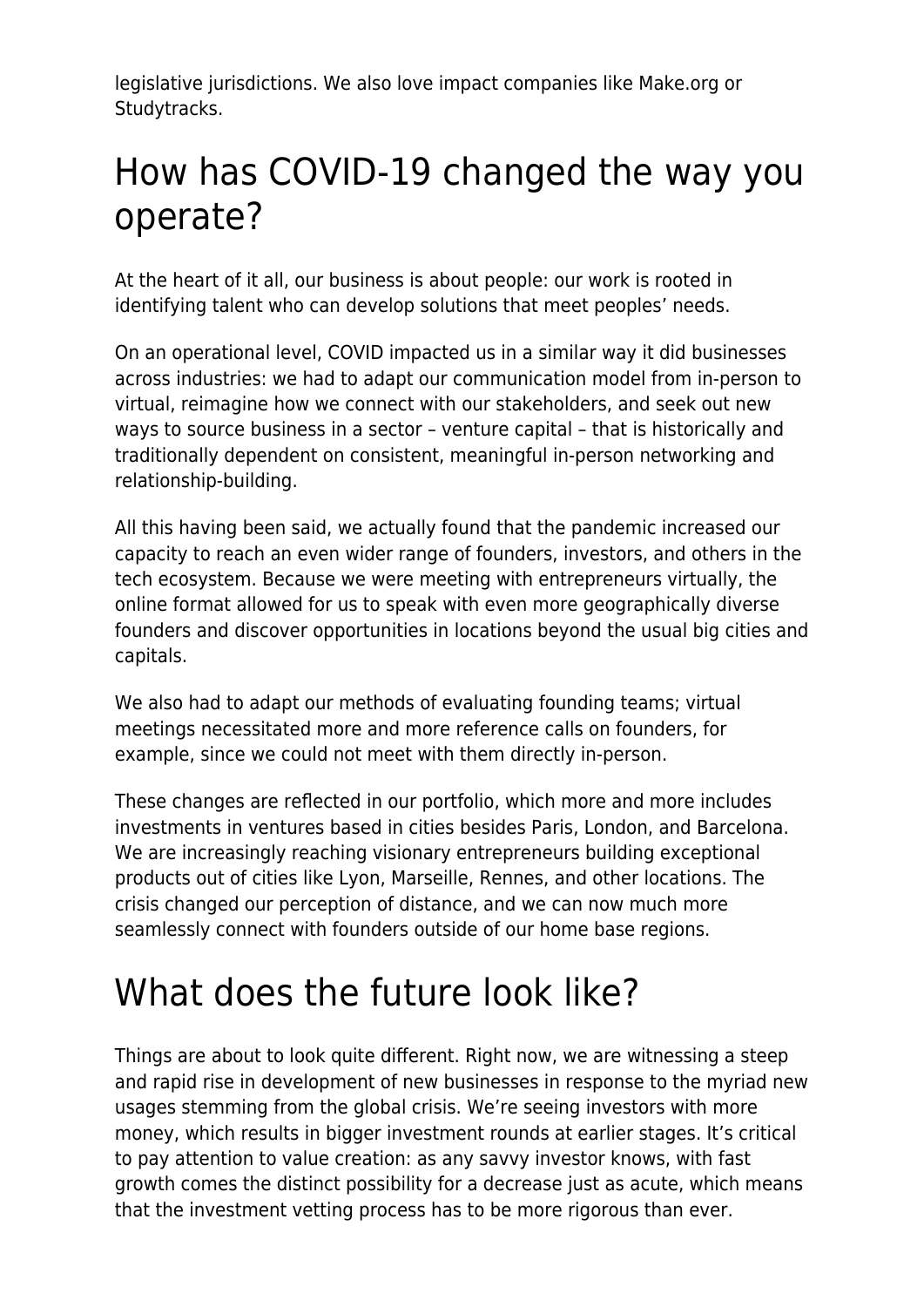Ultimately, value creation is what acquirers will seek to fund at the end of the startup journey.

AI, of course, is on the tip of everyone's tongue and has been for quite some time. While companies have already been prioritising AI long before Covid, the health crisis has accelerated the need for AI in that it's really changed the context in which we use it.

We've got a few examples in our own portfolio: Golem.ai is an NLU technologybased company that offers increased readability for documents, archival management, and other functions to sharpen digital functionality within an organisation. Golem's relevance to the international market was only further emphasised by the pandemic: companies need to find virtual work solutions, manage the operational challenges of no longer having a fully in-person office.

Navee is another example of a venture that became even more useful during the pandemic, even though the crisis did not necessarily directly change its product. With increased internet usage, content creation became more trendy, which sparked a natural increase in likelihood of using tech for fraud or internet scams. Covid created an environment and internet culture that more and more necessitates the use of AI products like Navee.

Climate tech and impact are also, of course, on our minds when we think about the future. In the same way COVID made us start thinking about the applied usage of technology in new ways, climate change will only continue to affect our development of products. Our world is quite literally changing: adapting to this is a challenge that will not go away, and will become increasingly central to our work of finding tech-based solutions to problems big and small, global and local.

We're always at the forefront of new trends – over the past twenty years we've seen this with the internet and constant revisions, now we are in an era of platform connectivity – we will deliver much more over time. Leverage tech to have real life impact.

We believe in the power of tech helping us in real life – not switching.